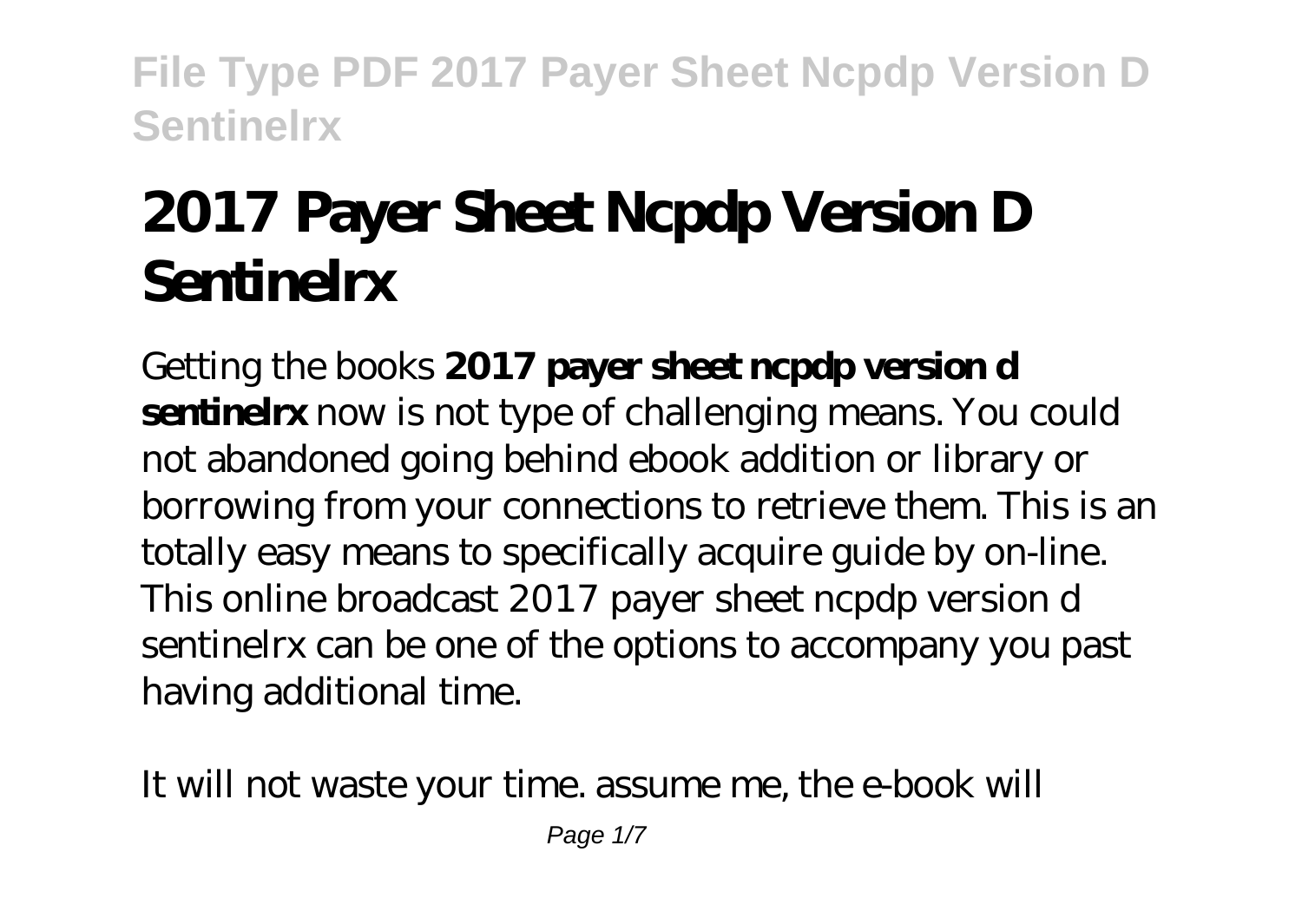enormously broadcast you supplementary event to read. Just invest little era to edit this on-line pronouncement **2017 payer sheet ncpdp version d sentinelrx** as without difficulty as evaluation them wherever you are now.

Therefore, the book and in fact this site are services themselves. Get informed about the \$this\_title. We are pleased to welcome you to the post-service period of the book.

#### **Medi-Cal: Provider Home Page**

According to the National Council for Prescription Drug Page 2/7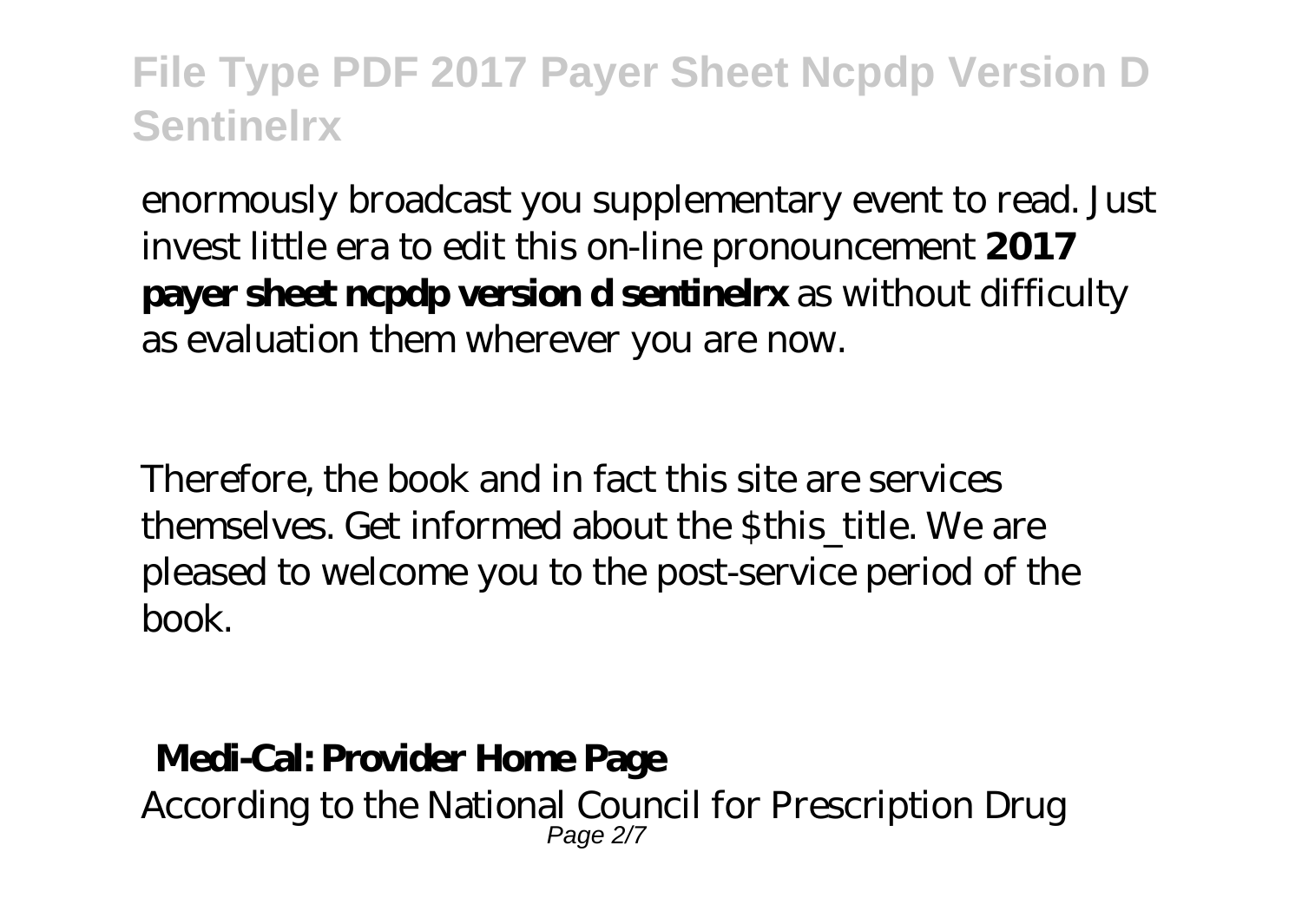Programs (NCPDP) Billing Unit Standard, kits are designed with the intent to be dispensed and billed as a unit of "each" versus a "gram" or "milliliter". ... 2017 OWCP's Division of Federal Employees' Compensation (DFEC) instituted a new policy for filling non-maintenance medications for ...

#### **N418 denial code**

Note: The IHCP companion guide for electronic pharmacy claim transactions, National Council for Prescription Drug Programs (NCPDP) D.0 Transaction Payer Sheet, is available from the Optum Rx Indiana Medicaid website. Upcoming Changes for IHCP Companion Guides. When system modifications are planned, advance notification is given to allow vendors time to make appropriate changes to their ... Page 3/7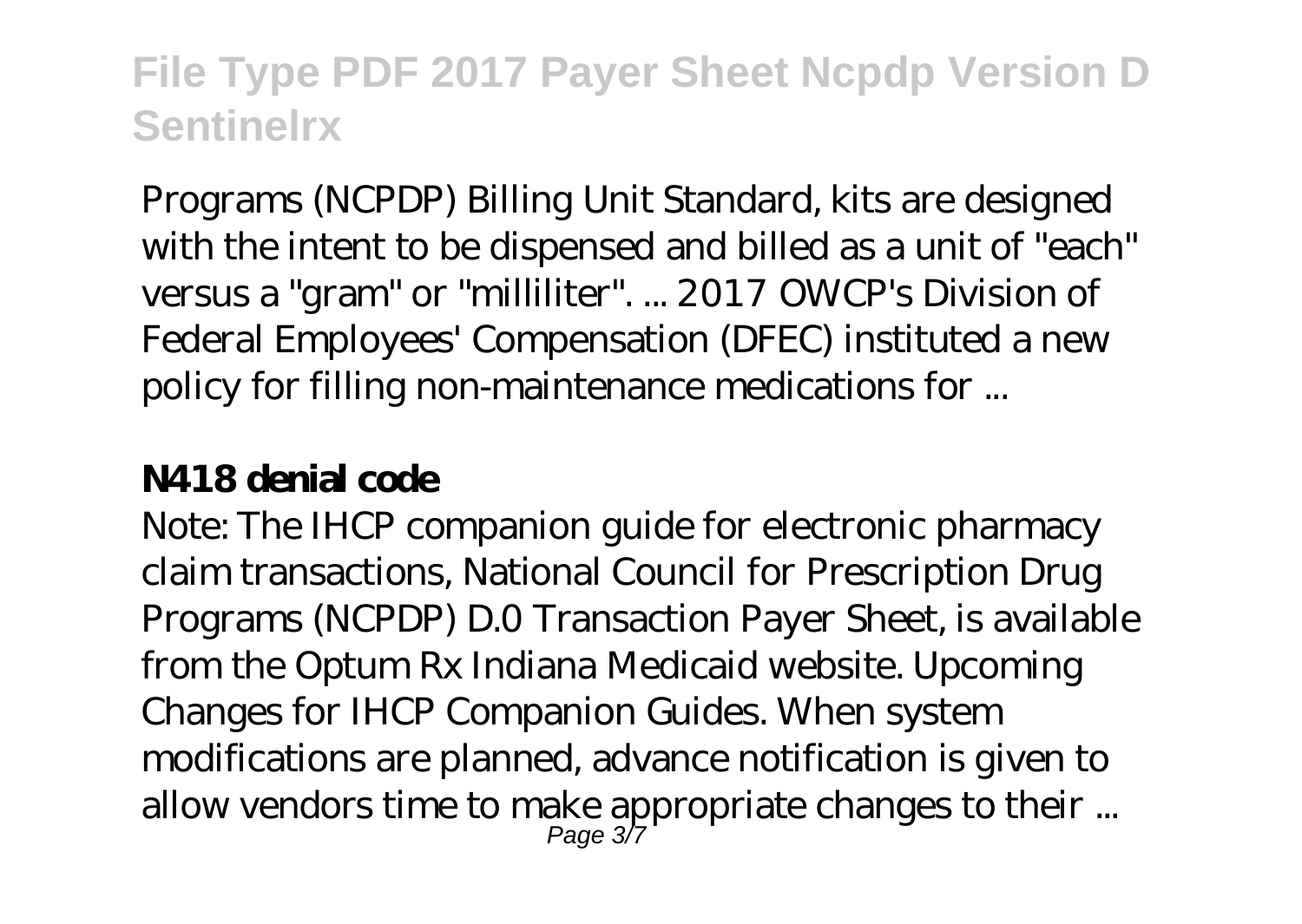#### **Indiana Medicaid: Providers: IHCP Companion Guides**

Split bill claims for DOS on or after 10/01/2017 Claim spans eligible and ineligible periods of coverage. Rebill separate claims. N62 Dates of service span multiple rate periods. Resubmit separate claims. IPPE/AWV service not payable due to another IPPE/AWV service paid on same date of service. Patient sex code missing or invalid. MA39

#### **OptumRx NCPDP Version D.0 Payer Sheet COMMERCIAL AND MEDICAID**

Effective: January 1, 2018 Version/Release Number: D.0 NCPDP Data Dictionary Version Date: October 2016 NCPDP External Code List Version Date: October 2016 NCPDP Page 4/7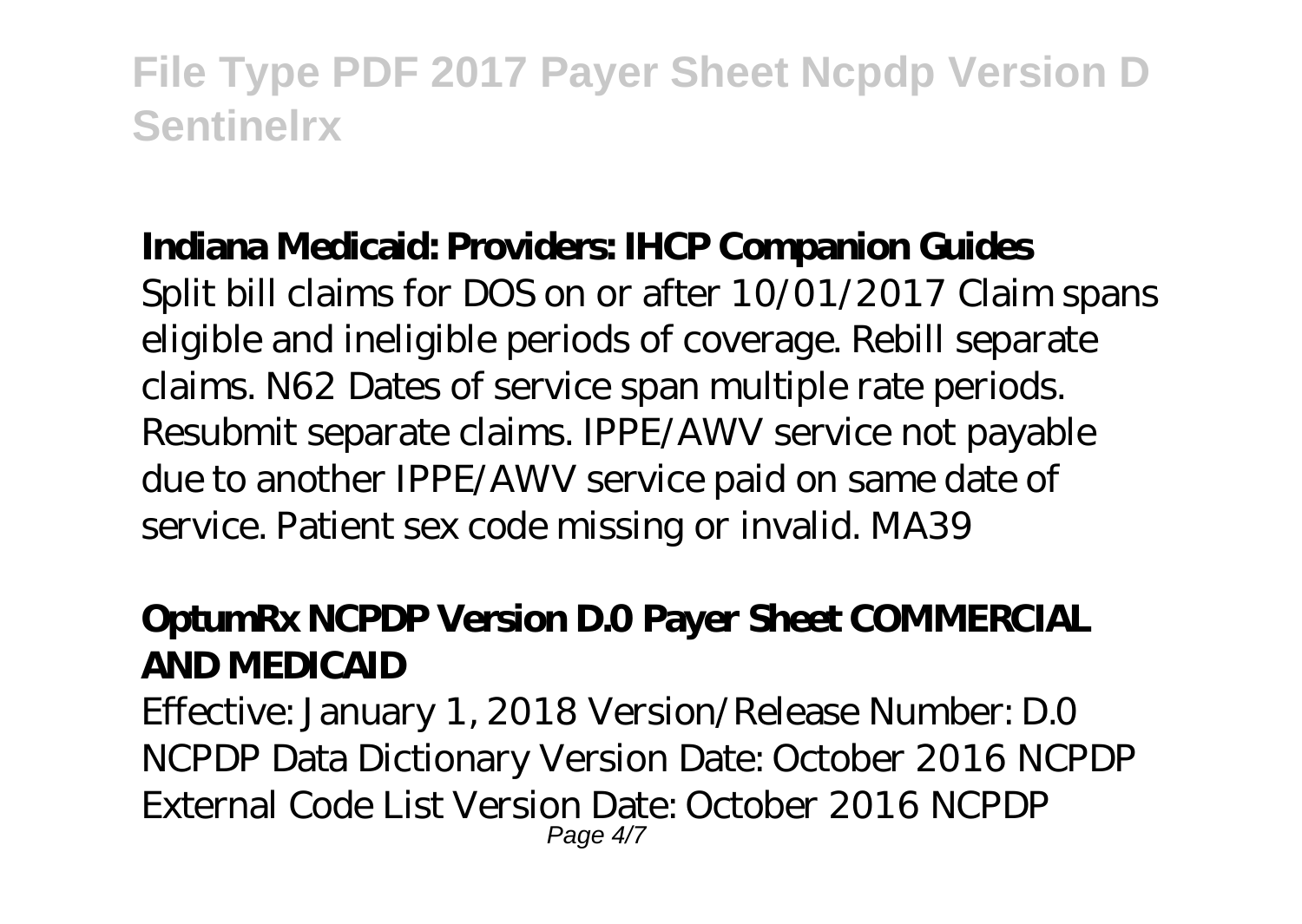Emergency External Code List Version Date: July 2017 Contact/Information Source: Network Contracting & Management Account Manager, or (800) 824-0898, or Express-Scripts.com

#### **commercial payer sheet - Express Scripts**

NCPDP Version D.0 Payer Sheet COMMERCIAL AND MEDICAID Payer Name: OptumRx Date: 11/1/2020 ... NCPDP Data Dictionary Version Date: October 2017 NCPDP External Code List Version Date: October 2017 Website: www.optumrx.com Contract Information: Provider Relations: 1-877-633-4701

#### **OptumRx NCPDP Version D.0 Payer Sheet COMMERCIAL** Page 5/7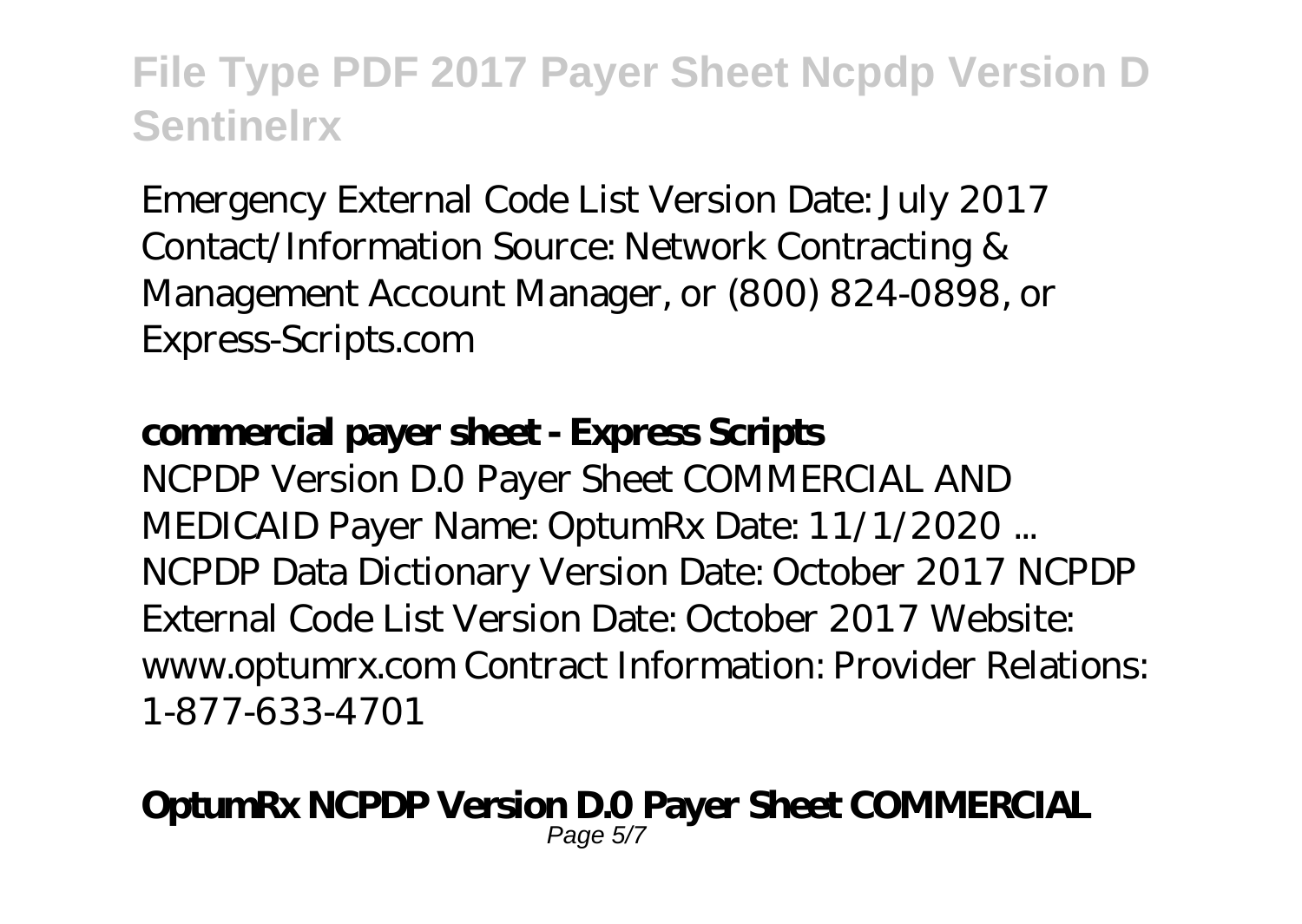#### **AND MEDICAID**

You can also mail hard copy claims or submissions to: Aetna Better Health of Kentucky. N418 denial code D depot D/A digital to analog D/Q equipment flat plate drag area DAC document Apr 18, 2010 · Medicare denial code and Descripiton 1 Deductible Amount 2 Coinsurance Amount 3 Co-payment Amount 4 The procedure code is inconsistent with the modifier used or a required modifier is missing.

#### **2017 Payer Sheet Ncpdp Version**

NCPDP Version D.0 Payer Sheet COMMERCIAL AND MEDICAID Payer Name: OptumRx Date: 01/01/2022 Commercial and Medicaid BIN: 610494 PCN: 9999 ... NCPDP Data Dictionary Version Date: October 2017 NCPDP External Page 6/7